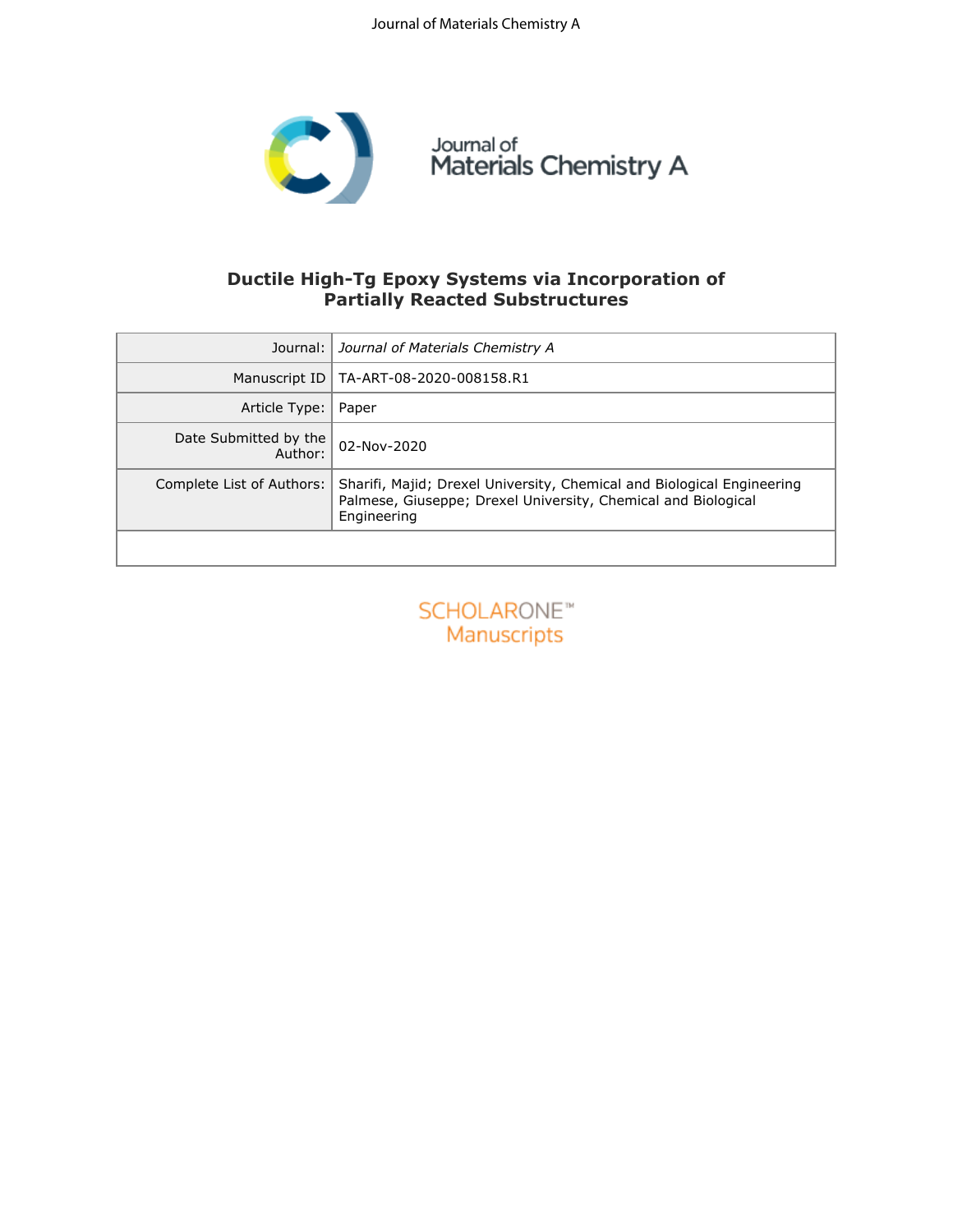## **Journal of Materials Chemistry A**

# **ARTICLE**



## **Ductile High-Tg Epoxy Systems via Incorporation of Partially Reacted Substructures**

M. Sharifi<sup>a</sup> and G. R. Palmese<sup>a</sup>

Received 00th January 20xx, Accepted 00th January 20xx

DOI: 10.1039/x0xx00000x **www.rsc.org/**

A method is demonstarted for obtaining high glass transition temperature (Tg) plastically deformable crosslinked polymer systems by manipulating network topology of epoxy systems cured with amines. Long-chain Monoamine-functionalized Partially Reacted Substructures (mPRS) were synthesized by reacting a mixture of tetraglycidyl ether of diaminodiphenylmethane (TGDDM) and polyether monoamine (PEMA) to varying extents. Predetermined amounts of the mPRS having 0%, 60%, and 80% degree of polymerization were added to a mixture of a TGDDM and polyether diamine (PEDA) as well as a mixture of diglycidyl ether of bisphenol-A (DGEBA) and PEDA. Results of quasi-static tensile tests performed on the cured samples reveal pronounced strain hardening and, subsequent, large elongation-to-failure in the modified epoxy systems containing mPRS with elevated degrees of polymerization. Thus materials with distinctly improved elongation-to-failure are obtained for systems with identical overall chemical composition. The striking difference is attributed to plastic microvoid growth aided by the presence of deformable mPRS domains. Fracture surfaces of deformed mPRS modified systems show the characteristic formation of microvoids. In comparison, similar systems based on less deformable diamine functionalized substructures (PRS), on which we reported prviously, did not show the same propensity to yield and deform plastically.

### **Introduction**

Epoxy thermosets are among the most important polymeric materials, as they are widely used in the manufacturing processes of composites, structural materials, adhesives, and coatings. A highly crosslinked structure of an epoxy polymer generally provides good-to-excellent mechanical properties, however, it makes the epoxy polymer brittle. As a result, numerous studies have been focused on improving the brittleness of highly crosslinked epoxy polymers without affecting other advantageous physical and mechanical properties such as strength, elasticity, and glass transition temperature.

Accordingly, one aspect of these studies has been focused on toughening epoxy systems by incorporating soft particles such as rubber particles, $1-3$  multi-block copolymers, $4-7$ interpenetrating polymer networks,<sup>[8,](#page-11-2) [9](#page-11-3)</sup> elastomers,<sup>[10-12](#page-11-4)</sup> and thermoplastic phases<sup>[13](#page-11-5), [14](#page-11-6)</sup> into the crosslinked structure of epoxy systems. In addition, the incorporation of functionalized soft particles was shown to be effective at improving the toughness of these epoxy systems.[15](#page-11-7), [16](#page-11-8) However, the presence of soft particles in a polymer network (e.g., an epoxy system) generally degrades advantageous mechanical properties, particularly mechanical strength and elasticity. To overcome thisissue, a number of researchers discovered the effectiveness of incorporating core/shell particles into toughening epoxy systems with minimal reduction in mechanical properties.[17-19](#page-11-9)

In another study, toughened epoxy systems were achieved by incorporating rigid particles, for example, adding ceramic nanoparticles such as silica,  $20-22$  titanium oxide,  $23$  zinc oxide,  $24$ iron oxide,<sup>[25](#page-11-13)</sup> tungsten disulphide,<sup>[26](#page-11-14)</sup> alumina,<sup>[27](#page-11-15)</sup> graphene platelets,<sup>[28](#page-11-16)</sup> carbon nanotubes,<sup>[29](#page-11-17)</sup> fullerene,<sup>[30](#page-11-18)</sup> and so forth. In some other studies, it was revealed that incorporating functionalized rigid particles was also beneficial toward toughening epoxy systems.[31](#page-11-19) For example, properties of an epoxy system can be tailored via the use of amine-functionalized polyhedral oligomeric silsesquioxane (POSS).<sup>[32](#page-11-20)</sup>

Recently, a series of coarse-grained molecular simulations suggested that a void-growth mechanism in a highly crosslinked polymer considerably enhances the ductility of the polymer without affecting the tensile strength and the Young's modulus.[33,](#page-11-21) [34](#page-11-22) This mechanism of void growth is based on the presence molecular surfaces that are not covalently bound and can open when strained to form voids without breaking chemical bonds. These features in the network topology (connectivity of the cross-link junctions throughout the network) were termed protovoids. Based on these simulation studies, a processing method was proposed and investigated that used a solvent to enhance and control the creation of unbound molecular surfaces within a highly crosslinked epoxy system.<sup>[35](#page-11-23)</sup> In this method, a network is created in the presence of the solvent that is then removed creating protovoids in proportion to the amount of solvent used. It was shown that upon tensile loading, the epoxy system exhibits greatly increased plastic deformation, without the  $T_g$ , tensile strength, density, and the Young's modulus, being significantly affected. The results of this experimental study was further supported by a series of atomistic molecular simulations.[36](#page-12-0)

The method of processing the epoxy systems as studied by Sharifi et al.<sup>[35](#page-11-23)</sup>, however, was not applicable to high-T<sub>g</sub> epoxy

*a.Department of Chemical and Biological Engineering, Drexel University, 3141 Chestnut Street, Philadelphia, Pennsylvania 19104, United States.*

Electronic Supplementary Information (ESI) available: [details of any supplementary information available should be included here]. See DOI: 10.1039/x0xx00000x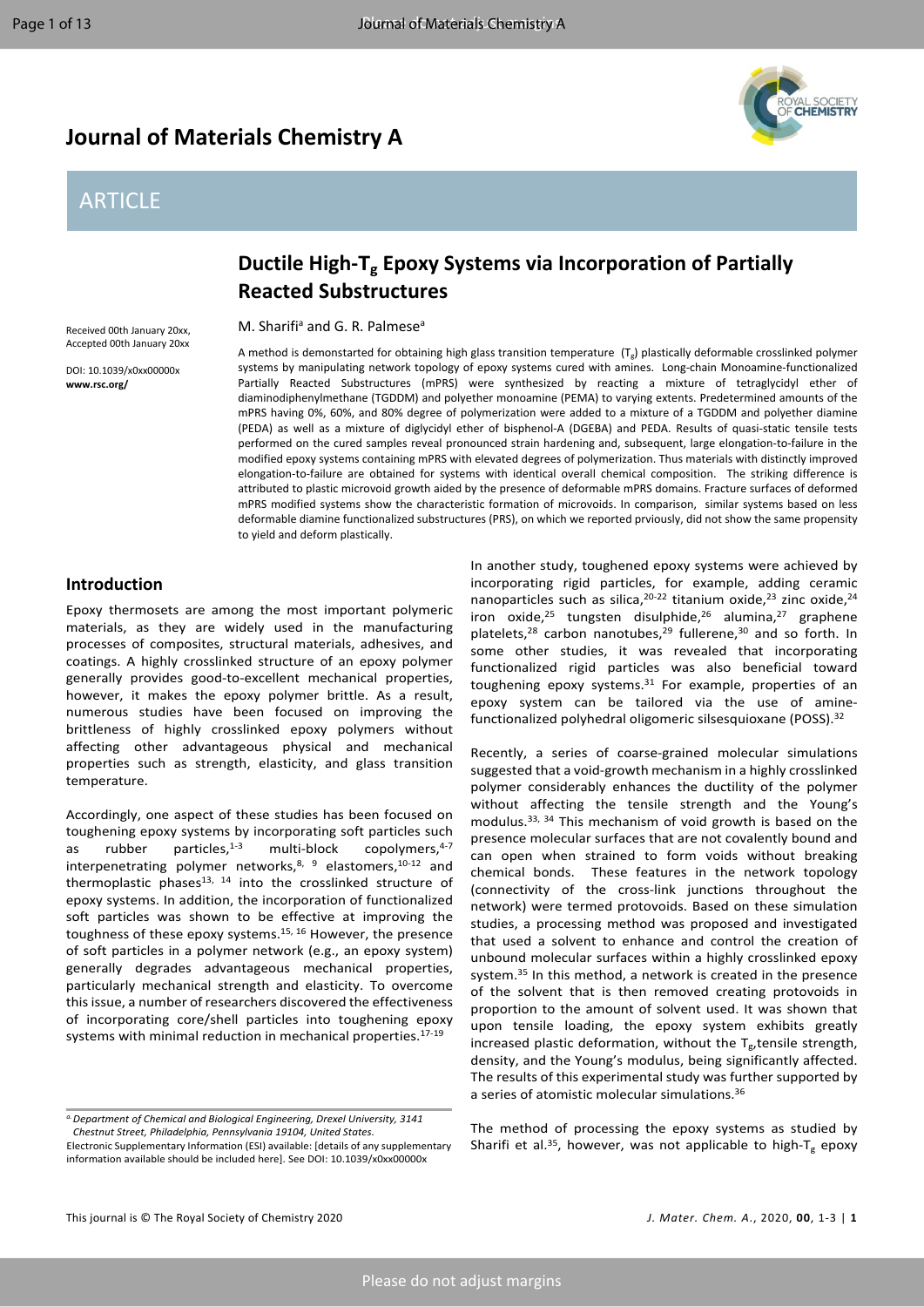systems as the method uses an organic solvent to create the imbedded molecular surfaces, and thus a complete removal of the organic solvent in high- $T_g$  epoxy systems is not achievable. Furthermore, this method is practical only for thin layers like coating for which the time for diffusion of the solvent from the network is short and the volume change is not problematic. Therefore, in a separate study, a new processing method was introduced as an attempt to imbed molecular surfaces in the crosslinked structure of an epoxy system by using partially reacted substructures designed to localize long chain diamines (PRS) to produce proptovoids. $37$  This introduced a solventless topology-based method to toughen high- $T_g$  epoxy systems without affecting advantageous mechanical (e.g., tensile strength, Young's modulus, etc.) and thermal properties (e.g., glass transition temperature, etc.).

Although a toughened epoxy was successfully produced by this processing method (using partially reacted substructures), the network's structure was not consistent with the structure that was envisioned in the simulations  $33, 34, 36$  $33, 34, 36$  $33, 34, 36$  $33, 34, 36$  $33, 34, 36$  or the structures obtained by initial investigations designed to produce protovoids[35](#page-11-23)because the PRS substructures were bound too tightly to the rest of the network .<sup>[35](#page-11-23)</sup> Accordingly, an important modification of the solventless processing methodology, based on our previous study<sup>[37](#page-12-1)</sup>, is proposed, wherein partially reacted substructures are produced from monoamine molecules. In this study, these substructures are referred to as "monoaminefunctionalized partially reacted substructures" (or mPRS). The advantage of using monoamine molecules in the composition of partially reacted substructures is that the monoamines bond to the mPRS from one side while the other side freely stays inside a polymer network. In this work we show that the mechanical performance of the epoxy systems reinforced with mPRS is consistent with what was observed by the molecular simulation studies.<sup>[33,](#page-11-21) [34](#page-11-22)</sup> In addition, the proposed method can be applied to high- $T_g$  epoxy systems, as it does not require the use of an organic solvent to create imbedded molecular surfaces that are not covalently bound.

### **Experimental**

**Materials.** Tetraglycidyl of diaminodiphenylmethane (i.e., TGDDM) provided by Sigma-Aldrich was used as the epoxy resins. Additionally, a polyether monoamine, also referred to as "PEMA", (i.e., Jeffamine M-1000® provided by Huntsman) was used as the monoamine to formulate an mPRS resin. The PEMA is predominately polyethylene glycol (PEG) based with a propylene oxide (PO) to ethylene oxide (EO) molar ratio of about 3:19. Moreover, a polyether diamine, also referred to as "PEDA", (i.e., Jeffamine D230® provided by Huntsman) was used as the primary curing agent (i.e., the curing agent of the dominant epoxy phase, not the mPRS phase). The molecular structures of these materials are shown in Figure 1.







Figure 1. Chemical structure of each component used in this study: (a) tetraglycidyl of diaminodiphenylmethane (TGDDM), (b) polyether monoamine (PEMA), MW~= 1000 g/mol, PO:EO = 3:19, (c) polyether diamine (PEDA), MW $\simeq$  230 g/mol, x $\simeq$ 2.5.

**Polymer processing.** Polymeric samples in this study were prepared via using the following procedure: (1) preparing the monoamine functionalized Partially Reacted Substructures (or the mPRS resins) with controlled degree of polymerization; (2) preparing stoichiometric blends of blank samples of TGDDM and PEDA; (3) preparing sample mixtures by adding predetermined amounts of the mPRS resins to the blank samples (i.e.,  $TGDDM + PEDA + mPRS$ ); and (4) curing the sample mixtures.

**Preparation of the mPRS resins.** According to the first step of the processing method given above, a stoichiometric mixture of TGDDM (component (a) in Figure 1) and PEMA (component (b) in Figure 1) was prepared by adding PEMA to TGDDM with a molar ratio of 2:1 (i.e., two moles of PEMA per each mole of TGDDM). It should be noted that both PEMA and TGDDM were very viscous at room temperature, and thus a predetermined amount of each component was individually heated up to 110 $\degree$ C and further kept isothermal for less than 5 minutes at that temperature prior to mixing. The preheated PEMA and TGDDM were then mixed in a preheated vial and well stirred at some elevated temperatures (e.g., 80 $^{\circ}$ C) for at least five minutes, or until a transparent looking mixture (i.e., an mPRS mixture) was obtained. The mPRS mixture was further ovencured at 80 °C until a desired degree of polymerization was achieved.

**Fourier Transform Infrared Spectroscopy (FTIR).** The degree of polymerization of the mPRS mixture was measured by a Nexus 870 FTIR spectrometer (Thermo Nicolet Corp.) in the near-IR region. Figure 2 represents the FTIR spectra of the mPRS mixture over a period of 20 hours. The peaks at around 4530 cm−1 relate to a combination of stretching and bending of oxirane bands, whereas the peaks at around 6080 cm−1 relate to the first overtone of stretching vibrations of oxirane bands.<sup>[38](#page-12-2)</sup> The disappearance of both peaks indicates the concentration of oxirane (or epoxide) groups in the mPRS mixture is reduced over time. On the other hand, the peak at around 4930 cm−1 relates to a combination of stretching and bending of primary amine bands, whereas the peak at around 6570 cm<sup>-1</sup> relates to a symmetric stretching vibration of primary amine bands.<sup>[38](#page-12-2)</sup> Accordingly, the peak at 4930 cm−1 correlates with the instantaneous concentration of the primary amine, whereas the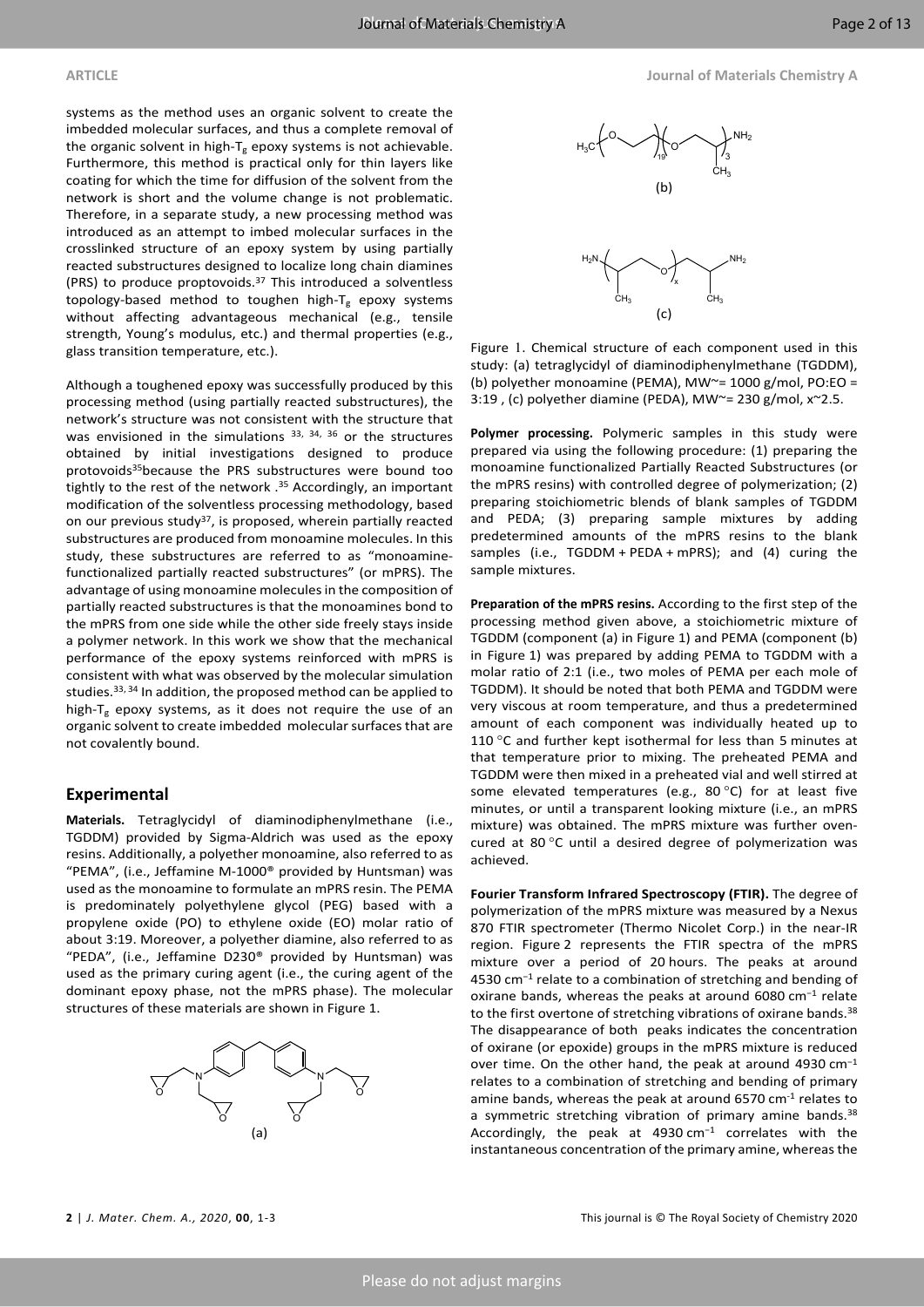peak at  $6570 \text{ cm}^{-1}$  correlates with the instantaneous concentration of both the primary and secondary amine present in the mPRS mixture. Similarly, the disappearance of these peaks also indicates the amine (i.e., the primary and the secondary amine) concentration in the mPRS mixture is reduced over time. The reduced concentration of the primary amine, the

secondary amine, and the oxirane groups in the mPRS mixture, and also the formation of hydroxyl groups (indicated by the appearance of the peak at around  $7000$  cm $^{-1}$ , which relates to the stretching vibrations of hydroxyl groups in the mPRS mixture) indicates an epoxy-amine reaction took place in the mPRS mixture.



Figure 2. FTIR spectra (at near-IR region) of an mPRS mixture at 80 °C over a period of 20 hours.

Figure 3 shows the degree of polymerization of the mPRS mixture, which was measured with respect to the consumption of the oxirane groups present in the mPRS mixture relative to the initial concentration of the oxirane groups. Based on these results, the mPRS mixtures were reacted in an oven at 80 °C for approximately 16 hours and 35 hours to obtain 60%-converted and 80%-converted mPRS resins, respectively. The unreacted mPRS mixture is referred to as 0%-converted mPRS resin. Once a desired degree of polymerization was reached, the mPRS resins were immediately cooled to room temperature to quench the epoxy-amine reactions and to ensure reactions do not advance beyond the specified degrees of polymerization. Under these conditions, the mPRS resins are still reactive towards components of the blank mixture (i.e. TGDDM and PEDA), and will be covalently bond to the blank mixture during curing of the whole mixture.. The resulting mPRS resins were labelled 0%, 60%, and 80% conversion mPRS resins. It should be noted that the mPRS resins were crystallized when cooled to a sub-ambient temperature with a melting point around 26 °C. This is an advantageous property, particularly from shelf life perspectives, because curing reactions are extremely slow when the resin is present in a crystal form. Also, glass transition temperature of a fully reacted mPRS resin was found to be around -58 °C



Figure 3. Degree of polymerization of the mPRS mixture. Reaction temperature was held at 80 °C.

**Processing the blank, the mPRS-control, and the mPRS-modified samples.** A predetermined amount from each of the resulting mPRS resins (i.e., 0%, 60%, and 80% conversion mPRS resins) was added to the blank samples (i.e., the stoichiometric blends of TGDDM and PEDA) to form sample mixtures having 10wt% and 20wt% mPRS resin, respectively. The resulting sample mixtures were well mixed and degassed with a centrifugal mixer, then oven-cured at 80 °C for 24 hours, and further postcured at 160 °C for 4 hours. The resulting cured samples were categorized with respect to the degree of polymerization of the included mPRS resins. Accordingly, those cured samples that include 0%-converted mPRS resins were labelled "mPRS-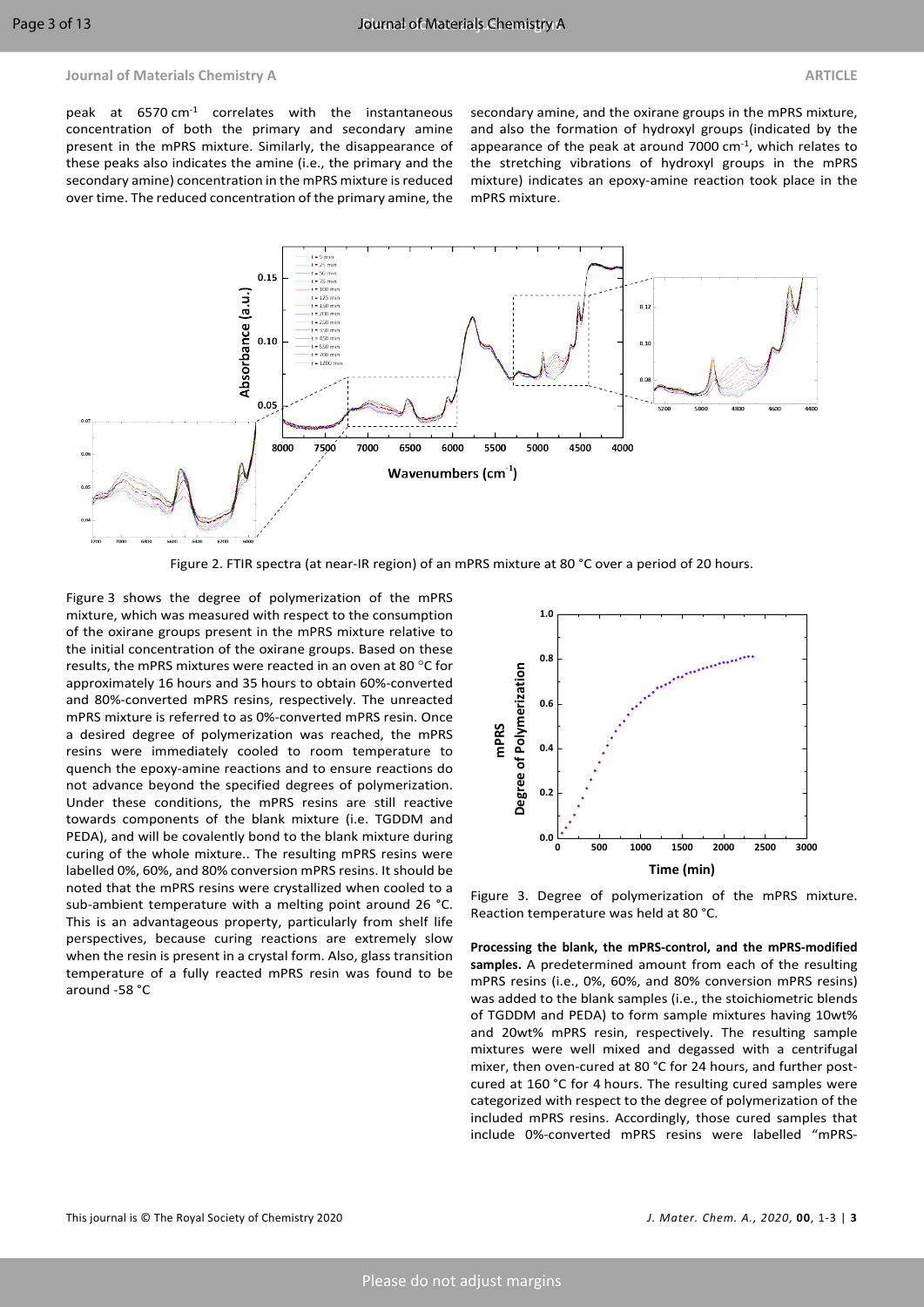control", whereas the ones that include 60%-converted and 80%-converted mPRS resins were labelled "mPRS-modified".

To further clarify, cured samples having the same composition and different mPRS degree of polymerization were considered "system isomers" because while they possess the same overall chemical composition, they vary in molecular arrangement of network building blocks due to variationsin the mPRS degree of polymerization. For example, mPRS-control, 60%-converted mPRS-modified, and 80%-converted mPRS-modified samples having 10wt% mPRS resin (of 0%, 60%, and 80% conversion mPRS resins, respectively) are system isomers. In addition to the mPRS-control and the mPRS-modified samples, a set of blank samples (i.e., the stoichiometric blends of TGDDM and PEDA) were also prepared using the same curing protocol as in the mPRS-modified and the mPRS-control samples.

No macroscopic phase separation was observed for any of the above-mentioned formulations during mixing, curing, and postcuring. This observation suggests that PEMA is homogenously dissolved with TGDDM and PEDA in the sample mixture of the mPRS-control, and remains miscible during the cure/post-cure. Similarly, it suggests that the mPRS resin is homogenously dissolved with TGDDM and PEDA in the sample mixture of the mPRS-modified, and remains miscible during the cure/postcure.

It is important to cure all the sample mixtures using the same curing protocol. If sample mixtures had been cured at different reaction temperatures, further observations of different thermal and mechanical properties of the cured samples may notsolely relate to the presence of the mPRS resin orthe degree of polymerization of the mPRS resin. It was shown that a difference in the curing temperature of an epoxy-amine reaction system results in a difference in the substitution factor (i.e.,  $k_2/k_1$ ) of the epoxy-amine reactions.<sup>[39](#page-12-3)</sup> The difference in the substitution factor may form polymer networks with different network topologies, and thus epoxy systems that have experienced different reaction temperatures can yield different system isomers.

**Dynamic Mechanical Analysis (DMA).** Glass transition temperature of each cured sample was measured using a TA-Q800 dynamic mechanical analyzer in the single cantilever mode. Accordingly, rectangular specimens with a length of about 34–36 mm, a width of about 10–12 mm, and a thickness of about 2 mm were carefully cut. The specimens were heated at a temperature ramp rate of 2 °C/min under a cyclic displacement with a frequency of 1 Hz and an amplitude of 15  $\mathbf{u}$ m.

**Mechanical testing.** Two sets of experiments were conducted in this study: i) quasi-static tension, in view of ASTM D638, to evaluate quasi-static tensile properties of the cured samples; ii) compact tension, in view of ASTM D5045, to determine strain energy release rate  $(G_{1c})$  of the cured samples. For the quasistatic tension test, at least six dog-bone shape specimens were precisely cut. Each specimen had an average thickness of about 2 mm, an average width of about 4 mm, and a gauge length of about 25 mm. The specimens were strained under a uniaxial tensile load provided by a servo-hydraulic INSTRON apparatus at a crosshead speed of 1 mm/min. For the compact tension

test, at least eight compact tension specimens were prepared from each cured sample. A fresh razor blade was used to induce a sharp crack prior to loading. The specimens were loaded at a crosshead speed of 1 mm/min using the servo-hydraulic INSTRON apparatus.

**Scanning Electron Microscopy (SEM).** A Zeiss Supra 50VP with an in-lens imaging detector was used to take high-resolution micrographs. Each specimen was first broken, and fracture surfaces were subsequently platinum-sputtered for 25 seconds prior to imaging.

### **Results and Discussion**



Figure 4. Tan δ of the blank, the mPRS-control, and the mPRSmodified systems having 20wt% mPRS resin.



Figure 5. Tan δ of the blank, the mPRS-control, and the mPRSmodified systems having 10wt% mPRS resin.

**Glass transition temperature.** Figures 4 and 5 show the tan δ vs. temperature curves of the blank, the mPRS-control, and the mPRSmodified samples at 10wt% and 20wt% mPRS inclusion, respectively.  $T_g$  values for all specimens were measured based on the peak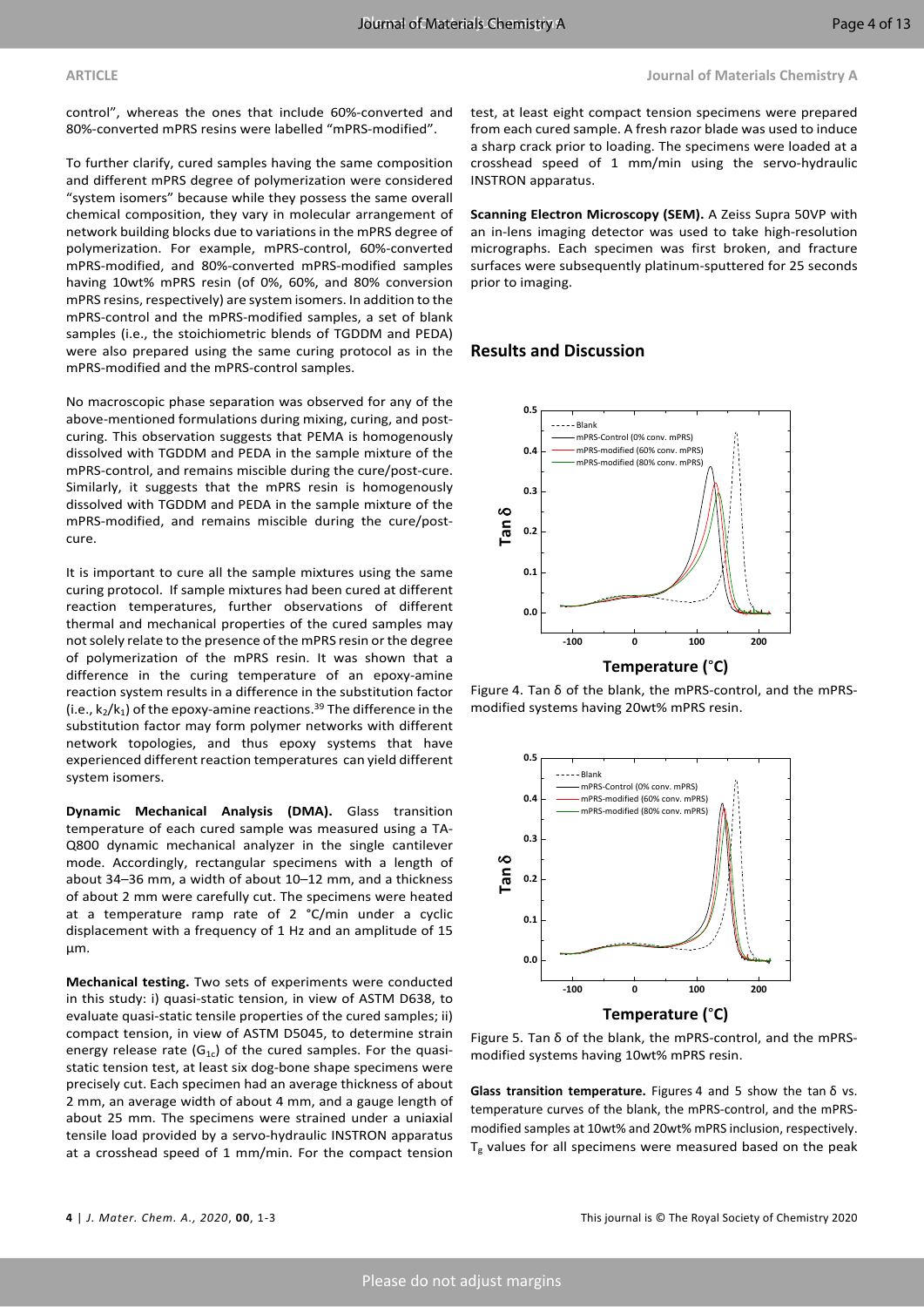position of the tan δ vs. temperature curves and are listed in Table 1. The  $T_g$  of the mPRS-modified systems correlates with the degree of polymerization of the mPRS resin used. This behavior was observed previously,<sup>[37](#page-12-1)</sup> wherein different types of partially reacted substructures were incorporated into the crosslinked structure of an epoxy system comprising DGEBA and diethyltoluenediamine. In that study, it was discussed that the PRS-modified systems generally reveal higher  $T_g$ 's than the corresponding control systems, and this observation was attributed to the way toughening agents disperse within the epoxy system. This observation has also been predicted by an atomistic molecular simulation elsewhere.<sup>[40](#page-12-4)</sup> Likewise, in the structure of the mPRS-control samples, each PEMA molecule is likely surrounded by an epoxy (i.e., TGDDM) and an amine (i.e., PEDA); however, in the structure of the mPRS-modified samples, each PEMA molecule is likely confined by other PEMA molecules, as they are aggregated in mPRS regions. Since PEMA has a flexible backbone, it likely enhances the mobility of its neighbors within the structure. Therefore, the average fluctuation of epoxies and amines of the mPRS-control samples is slightly higher than that of the average fluctuation of epoxies and amines of the mPRS-modified samples at a given constant temperature. As a result, at the same overall composition, the  $T_g$  of the mPRS-modified systems is slightly higher (about 10–15 °C) than that of the mPRS-control systems. The trend of  $T_g$  increasing with the increasing degree of polymerization of the mPRS in the mPRS-modified systems can also be explained accordingly.

**Quasi-static tensile properties.** In the previous experimental and molecular simulation studies, it was shown that the presence of the "molecular surfaces" significantly improves the ductility of a highly crosslinked epoxy in glassy state.<sup>[33-36](#page-11-21)</sup> On the other hand, incorporating the mPRS resins in the crosslinked structure of a polymer network could produce molecular surfaces as those shown in Figure 6. As a result, the mPRS-modified systems are expected to represent a similar strain hardening behavior as observed in the work of Mukherji et al.<sup>[33,](#page-11-21) [34](#page-11-22)</sup> and Sharifi et al.<sup>[35](#page-11-23)</sup>



Figure 6. Polymer network structure of (a) an mPRS-control system, and (b) an mPRS-modified system at the same overall composition.

In the previous experimental study<sup>[35](#page-11-23)</sup>, a large plastic deformation was observed in a crosslinked epoxy system with a glass transition temperature of about 60 °C. The proposed

processing method of that experimental study was not applicable to epoxy systems with a  $T_g$  of above 100 °C due to the presence of a volatile sacrificial solvent. However, this study is applicable to any epoxy system (and perhaps any crosslinked thermoset) since the processing method does not rely on a sacrificial solvent; further, the mPRS resin can be incorporated into any epoxy system, as long as macro-phase separation does not occur.

To investigate the quasi-static tensile behavior of the cured samples, at least six dog-bone shape specimens of each blank, mPRS-control, and mPRS-modified samples were prepared. Each specimen had an average thickness of about 2 mm, an average width of about 4 mm, and a gauge length of about 25 mm. The specimens were strained under a uniaxial tensile load provided by a servo-hydraulic INSTRON apparatus at a crosshead speed of 1 mm/min.

Figure 7 shows the representative tensile stress-strain behavior of the system isomers (i.e., the mPRS-control and the mPRSmodified systems) reinforced with 20wt% mPRS resin. As shown in Figure 7, both the 60%-converted and the 80%-converted mPRS-modified systems revealed much larger elongation-tofailure than that of the mPRS-control systems. This promising improvement in tensile performance of the mPRS-modified is obtained with a slight drop in Young's modulus and tensile strength.



Figure 7. Representative stress-strain curves of the mPRScontrol and the mPRS-modified systems having 20wt% mPRS resin.

As discussed previously, one thought is that the inclusion of the molecular surfaces in the crosslinked structure of the mPRSmodified systems boosted the values of elongation-to-failure by more than a 100% increase without substantially reducing Young's modulus, tensile strength, and  $T_g$  when compared to that of the mPRS-control systems. The remarkable elongationto-failure of the mPRS-modified systems originates from greater energy absorbing mechanisms (i.e., localized shear deformation and plastic microvoid growth) without bond breaking. In fact, plastic microvoid growth is considerably enhanced in the mPRS-modified systems due to the presence of the molecular surfaces, and thus the contribution of the plastic microvoid growth to the total energy absorbed by the mPRS-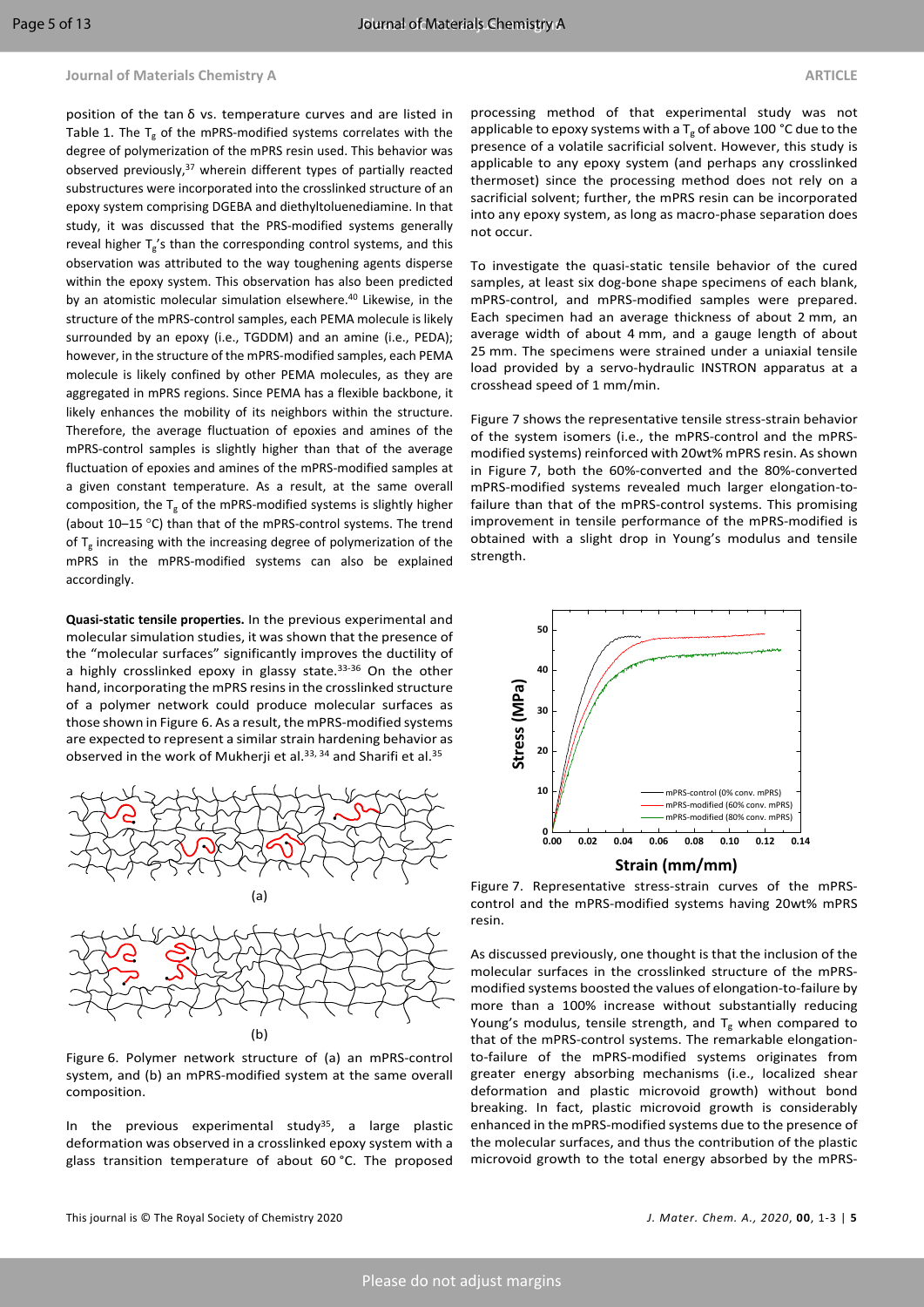modified systems is much larger than that of the mPRS-control systems. Evidence of the plastic microvoid growth was captured in the micrographs of the fracture surfaces of the mPRSmodified systems, as shown in Figure 8.



Figure 8. Representative SEM micrographs from the fracture surfaces of the a) blank, b) mPRS-control, and c) mPRS-modified systems (80% conv.) having 10wt% mPRS resin. Scale bars are  $1 \mu m$ .

Additionally, Figures 9 and 10 show the representative tensile stress-strain behavior of the mPRS-control and the mPRSmodified systems at different mPRS inclusions. As expected, increasing the mPRS inclusion reduces the Young's modulus and the tensile strength in both the mPRS-control and the mPRSmodified systems; however, the large elongation-to-failure, as observed in the mPRS-modified systems, has never been observed in the controls.



Figure 9. Representative tensile stress-strain curves for the mPRS-modified systems having 0wt%, 10wt%, 15wt%, and 20wt% mPRS resin (all having 80%-converted mPRS).



Figure 10. Representative tensile stress-strain curves for the mPRS-control systems having 0wt%, 10wt%, 15wt%, and 20wt% mPRS resin (all having 0%-converted mPRS).

The average values of Young's modulus, tensile strength, and elongation-to-failure of each blank, mPRS-control, and mPRSmodified system at different mPRS inclusions and different mPRS degree of polymerization are listed in Table 1. The average values of each data-point and the associated deviations were obtained from at least six replicates.

Similar experiments were carried out on mPRS-control and mPRS-modified systems, wherein the mPRS is made of monoamine molecules with a smaller molecular weight of about 600 g/mol. The results indicated the large elongation-tofailure—as observed in the mPRS-modified systems reinforced with 1000 g/mol PEMA—was not observed in the mPRSmodified systems reinforced with 600 g/mol PEMA. In fact, the difference between the mPRS-control and the mPRS-modified systems reinforced with 600 g/mol PEMA was insignificant. The lack of large elongation-to-failure in the mPRS-modified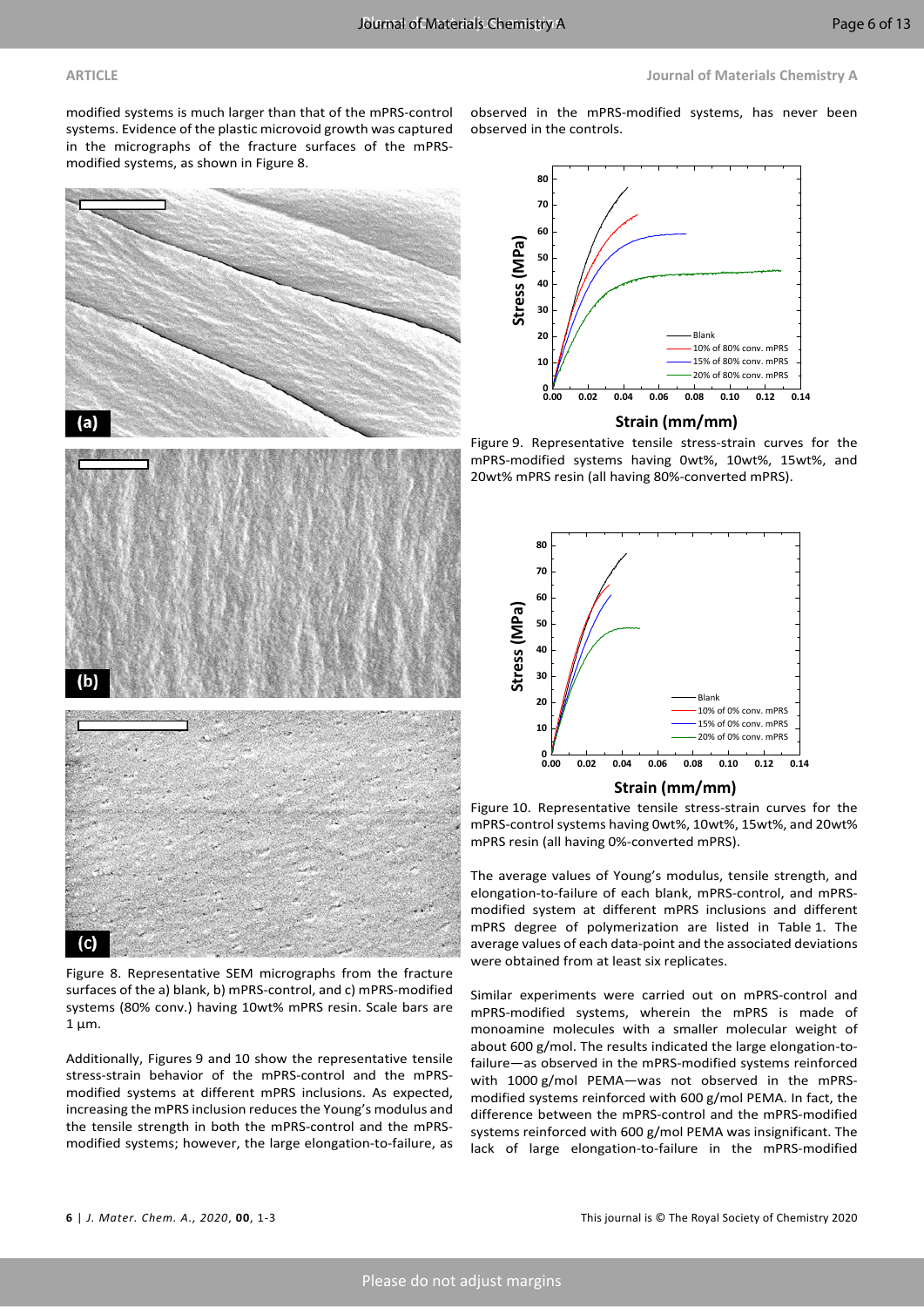systems reinforced with 600 g/mol PEMA could be due to relatively indistinguishable network topologies between system isomers (i.e., the mPRS-control and the mPRS-modified systems). Furthermore, when smaller PEMA molecules (and subsequently smaller mPRS) are used, the mPRS-control systems' network topology tends to look more like the network topology of the mPRS-modified systems. In contrast, the mPRSmodified systems' larger PEMA molecules (and subsequently larger mPRS) differentiate the network topology of the mPRSmodified systems from that of the mPRS-control systems.

**Fracture toughness.** In addition to the quasi-static tensile test, facture behavior of the blank, mPRS-control, and mPRSmodified systems were investigated via a compact tension test. Values of the strain energy release rate (i.e., G<sub>1c</sub>) of each blank, mPRS-control, and mPRS-modified systems at 10wt% and 20wt% mPRS inclusions were measured. The average values of each data set and the corresponding standard deviations, are listed in Table 1.

Fracture behavior of the mPRS-control and the mPRS-modified systems were consistent with our earlier findings.<sup>[37](#page-12-1)</sup> In our previous study, the toughness improvement of a PRS-modified system was suggested to be due to the presence of low- $T_g$ nanostructures that are dispersed within the modified epoxy systems. In this study, similar low-T<sub>g</sub> nanostructures (in the form of mPRS regions) are also dispersed within the mPRS-modified systems of this study. Figure 11 illustrates the difference between the network structure of an mPRS-modified system (of this study) and a PRS-modified system (of our previous study).



Figure 11. Polymer network structure of (a) an mPRS-modified system and (b) a PRS-modified system.<sup>[37](#page-12-1)</sup>

| -01               |     | Young's modulus<br>(GPa)         |                  |                  | Tensile strength<br>(MPa)        |               |               | <b>Elongation-to-failure</b><br>(%) |                  |                  | $T_{\rm g}$<br>$(^{\circ}C)$     |     |     | $G_{1c}$<br>(J/m <sup>2</sup> )  |               |                  |
|-------------------|-----|----------------------------------|------------------|------------------|----------------------------------|---------------|---------------|-------------------------------------|------------------|------------------|----------------------------------|-----|-----|----------------------------------|---------------|------------------|
|                   |     | mPRS degree of<br>polymerization |                  |                  | mPRS degree of<br>polymerization |               |               | mPRS degree of<br>polymerization    |                  |                  | mPRS degree of<br>polymerization |     |     | mPRS degree of<br>polymerization |               |                  |
|                   |     | 0%                               | 60%              | 80%              | 0%                               | 60%           | 80%           | 0%                                  | 60%              | 80%              | 0%                               | 60% | 80% | 0%                               | 60%           | 80%              |
| Inclusion<br>mPRS | 0%  | $2.7 \pm 0.1$                    |                  |                  | $73.7 \pm 6.6$                   |               |               | $4.5 \pm 0.3$                       |                  |                  | 163                              |     |     | $157 \pm 12$                     |               |                  |
|                   | 10% | 2.8<br>Ŧ<br>0.1                  | $2.5 \pm$<br>0.1 | $2.6 \pm$<br>0.2 | 61.7<br>± 6.6                    | 66.2<br>± 2.5 | 63.5<br>± 2.4 | $3.3 +$<br>0.9                      | $5.3 \pm$<br>0.8 | $4.6 \pm$<br>0.3 | 141                              | 144 | 148 | $220 \pm$<br>94                  | $474 +$<br>88 | 508 $\pm$<br>166 |
|                   | 15% | 2.4<br>Ŧ<br>0.1                  | N/A              | $2.1 \pm$<br>0.1 | 61.1<br>± 3.4                    | N/A           | 58.9<br>± 2.3 | $3.4 \pm$<br>1.3                    | N/A              | $7.3 \pm$<br>2.2 | 134                              | N/A | 149 | N/A                              | N/A           | N/A              |
|                   | 20% | 2.0<br>$\pm$<br>0.2              | $1.8 \pm$<br>0.1 | $1.6 \pm$<br>0.1 | 47.9<br>± 0.6                    | 48.4<br>± 0.8 | 45.1<br>± 0.6 | $5.4 \pm$<br>1.9                    | $9.7 \pm$<br>1.6 | $8.9 \pm$<br>2.7 | 121                              | 130 | 135 | 319±<br>136                      | 348±<br>96    | $343 +$<br>53    |

Table 1. Average values of Young's modulus, tensile strength, elongation-to-failure, glass transition temperature, and strain energy release rate of the blank, mPRS-control, and mPRS-modified systems.

In the mPRS-modified systems of this study, the presence of the low-T<sup>g</sup> nanostructures (indicated as "mPRS" in Figure 11-a) enhances the energy absorbing mechanisms that occur in highly crosslinked thermosetting systems, such as localized shear

deformation and plastic void-growth. In fact, plastic voidgrowth seems to occur within the low- $T_g$  nanostructures (i.e., the mPRS regions) as shown by the evidence of void opening that appeared on the fracture surfaces of the mPRS-modified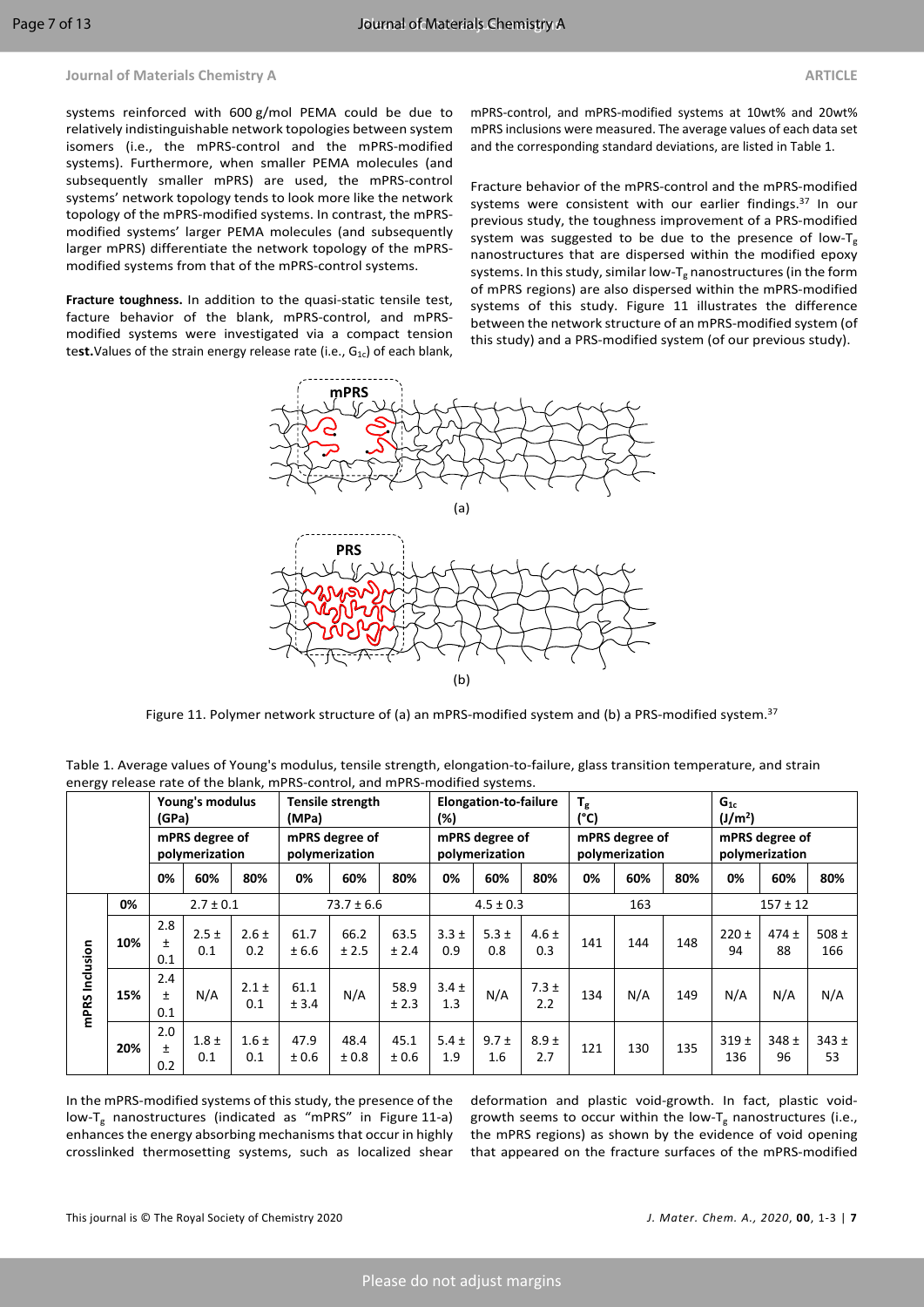systems, shown in Figure 8-c. The enhanced plastic void-growth delays the covalent bond breaking and crack initiation, thereby causing the fractures to form at larger strains. As a result, the mPRS-modified systems revealed a relatively larger ( $G_{1c}$ ) than that of the mPRS-control systems at the same overall composition. This phenomenon is similar to what was observed in the PRS-modified systems.[37](#page-12-1)

### **Application of the mPRS-toughening to a DGEBA-based epoxy**

**system.** So far, the results have indicated the effectiveness of using the mPRS resins to improve the ductility and the toughness of an amine-cured epoxy system comprising tetraglycidyl of diaminodiphenylmethane (TGDDM) cured with polyether diamine (PEDA, MW~=230 g/mol). Since the proposed toughening was shown to be a topology-based toughening (i.e., only relating to a polymer's network topology and not to the composition of the polymer network), it may be applicable to other thermosetting systems that form a crosslinked network structure. One example of a widely used epoxy resin is diglycidyl ether of bisphenol-A (DGEBA). In a separate investigation, the mPRS-toughening method, as described, was applied to an amine-cured epoxy system composed of DGEBA (i.e., EPON-825) provided by Miller-Stephensen and polyether diamine (PEDA, MW = 230 g/mol) provided by Huntsman.

The method of producing the mPRS resin was substantially similar to what was described previously—except the resins were at 0% (i.e., the mPRS mixture) and 80% degree of polymerization. To form DGEBA-based mPRS-control and mPRSmodified systems, predetermined amounts of the mPRS resin were added to the blank sample mixtures (i.e., stoichiometric blends of DGEBA and PEDA) to make sample mixtures having 15wt% mPRS resin. In addition, to compare the behavioral characteristics of the resulting DGEBA-based systems with identical TGDDM-based systems having the same mPRS resin inclusion, specified amounts of the mPRS resin were also added to the TGDDM-based blank sample mixtures (i.e., stoichiometric blends of TGDDM and PEDA) to make sample mixtures having 15wt% mPRS resin. All the sample mixtures were well mixed and degassed, and then oven-cured at 80 °C for 24 hours and postcured at 160 °C for 4 hours. The curing protocol of these mixtures was substantially similar to the one used for sample mixtures made from TGDDM and PEDA, described previously.

Figures 12 and 13 represent the tensile stress-strain behavior of the mPRS-control and the mPRS-modified systems of the DGEBA-based and the TGDDM-based epoxy, respectively. Similar to what was shown previously, the mPRS-modified systems of both the DGEBA-based and the TGDDM-based

epoxies revealed larger elongation-to-failure than their corresponding mPRS-control systems. The graphs further indicate that the improvement of elongation-to-failure of the mPRS-modified systems has been obtained without a considerable drop in Young's modulus and tensile strength. Average values of the Young's modulus, the tensile strength, and the elongation-to-failure were measured from at least four replicates per sample, which are all listed along with the corresponding deviations in Table 2. These results show that the mPRS toughening method has been successfully applied to the DGEBA-based epoxies as well. The results further suggest the mPRS toughening method, as described, is applicable to other thermosetting chemistry that produces a crosslinked network structure.

**Comparison of the strain recovery between the mPRSmodified DGEBA-based and the mPRS-modified TGDDMbased epoxy systems.** Evidence of strain softening (necking) was observed in the tested specimens of DGEBA-based mPRSmodified epoxy systems, whereas no such evidence was observed in the identical TGDDM-based mPRS-modified epoxy systems. The observed strain softening in the DGEBA-based mPRS-modified epoxy systems, which is also apparent in Figure 12, could be related to the difference in  $T_g$ . Shown in Table 2, an average  $T_g$  of the DGEBA-based mPRS-modified epoxy systems is about 84 °C, whereas this quantity is approximately 149 °C for the TGDDM-based mPRS-modified epoxy systems. Since the quasi-static test has been performed on both systems at room temperature (i.e., about 25 °C), the difference between the testing temperature and the  $T_g$  of each system was higher in the TGDDM-based mPRS-modified systems compared to the DGEBA-based mPRS-modified systems. Such a difference causes higher localized shear deformation in the DGEBA-based system that manifests as strain softening behavior under quasi-static loading.

A strain recovery test was performed to evaluate each of the DGEBA-based and the TGDDM-based mPRS-modified epoxy systems at the same mPRS inclusion (i.e., 15wt%). Accordingly, an mPRS-modified specimen of each DGEBA- and TGDDMbased epoxy system (with 15wt% mPRS inclusion) was loaded to 6.5% strain and subsequently unloaded in a cyclic manner for two cycles and then loaded again until the specimen broke. The 6.5% strain was chosen to ensure the material was strained beyond its elastic limit to undergo a plastic deformation, based upon the stress-strain behavior shown in Figure 12 and 13. The representative stress-strain behavior of each DGEBA-based and TGDDM-based epoxy system subjected to the cyclic tensile loading is shown in Figure 14 and 15.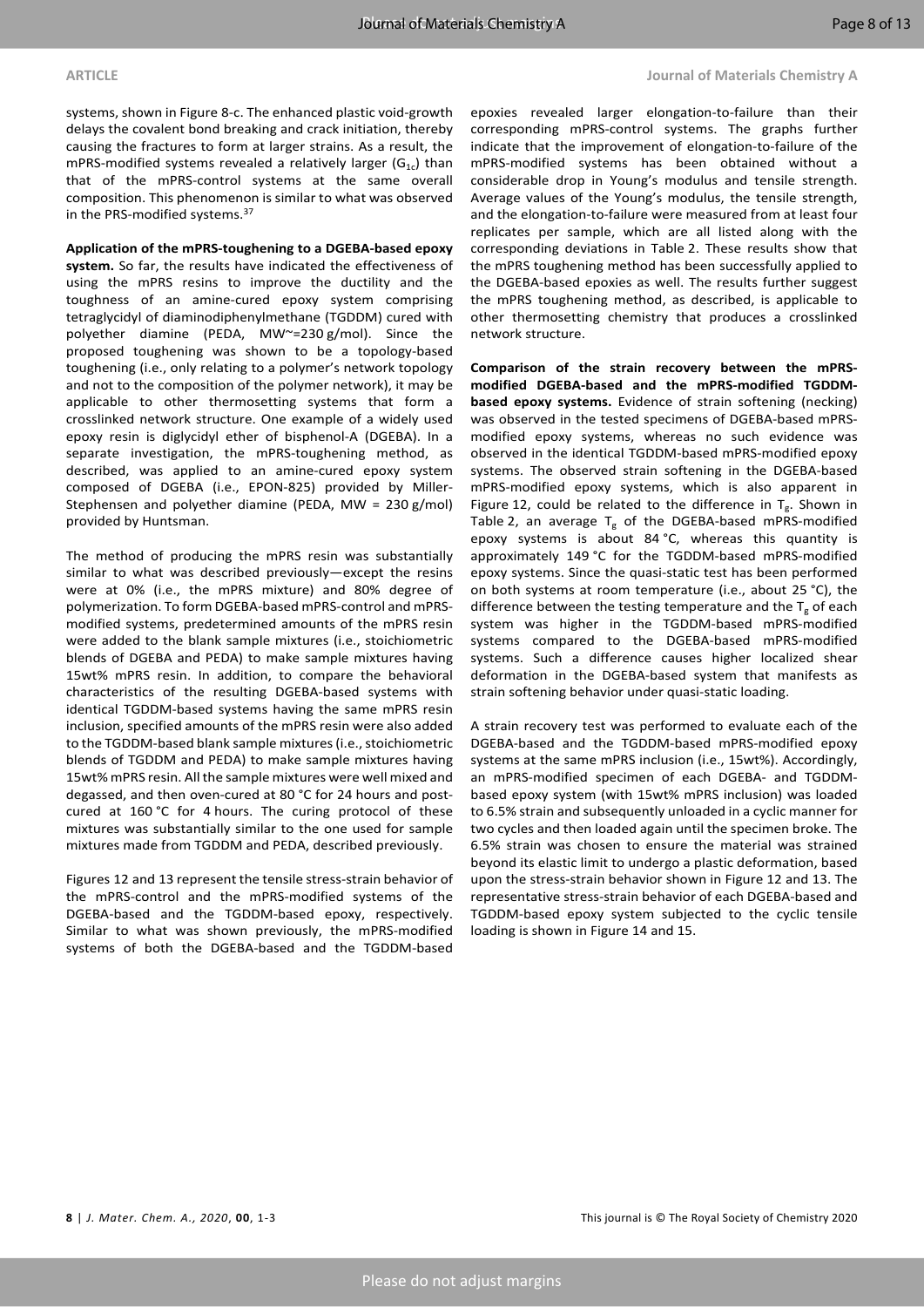

# **Journal of Materials Chemistry A**

# ARTICLE







Figure 13. Representative tensile stress-strain curves of the TGDDM-based epoxy systems having 15wt% mPRS resin.

Table 2. Average values of the Young's modulus, tensile strength, and elongation-to-failure of the DGEBA-based and the TGDDMbased epoxy systems.

|                 |              | Young's modulus<br>(GPa)         |               | Tensile strength<br>(MPa)        |                | Elongation-to-failure<br>(%)     |               | <b>Glass transition temp.</b><br>(°C) |     |  |
|-----------------|--------------|----------------------------------|---------------|----------------------------------|----------------|----------------------------------|---------------|---------------------------------------|-----|--|
|                 |              | mPRS degree of<br>polymerization |               | mPRS degree of<br>polymerization |                | mPRS degree of<br>polymerization |               | mPRS degree of<br>polymerization      |     |  |
|                 |              | 0%                               | 80%           | 0%                               | 80%            | 0%                               | 80%           | 0%                                    | 80% |  |
| <b>15% mPRS</b> | <b>DGEBA</b> | $2.4 \pm 0.1$                    | $2.0 \pm 0.1$ | $49.8 \pm 4.3$                   | $46.7 \pm 1.6$ | $4.0 \pm 1.1$                    | $9.5 \pm 2.2$ | 81                                    | 84  |  |
| Content         | TGDDM        | $2.4 \pm 0.1$                    | $2.1 \pm 0.1$ | $61.1 \pm 3.4$                   | $58.9 \pm 2.3$ | $3.4 \pm 1.3$                    | $7.3 \pm 2.2$ | 134                                   | 149 |  |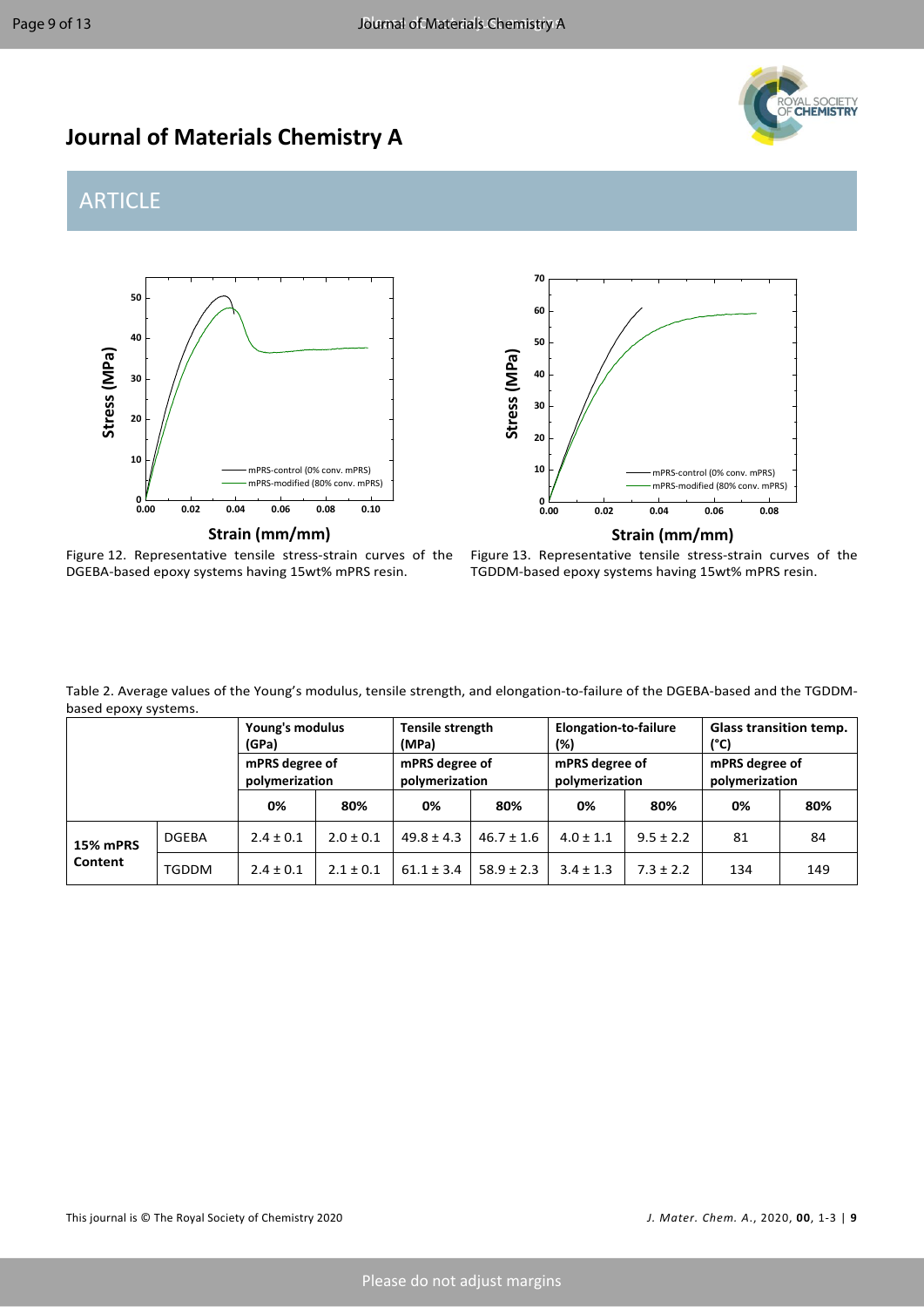.



Figure 14. Representative stress-strain behavior of the DGEBAbased epoxy system having 15wt% mPRS under a cyclic tensile load.



**Strain (mm/mm)**

Figure 15. Representative stress-strain behavior of the TGDDMbased epoxy system having 15wt% mPRS under a cyclic tensile load.

A comparison of each system's strain recovery values indicated that straining the DGEBA-based specimen to the 6.5% strain and subsequently unloading the specimen resulted in about a 4.5% permanent strain in the specimen, whereas this quantity is substantially lower (i.e., about 2.5% permanent strain) in the TGDDM-based specimen. The reduced permanent deformation in the TGDDM-based specimen could be due to the difference between the testing temperature and  $T_{g}$ , as described previously. Further, the reduced permanent deformation in the TGDDM-based specimen may also be related to the difference in the crosslinking density of each sample. The TGDDM-based specimen has a higher crosslinking density than that of the DGEBA-based specimen because TGDDM is a tetra-functional epoxy resin, while DGEBA is a di-functional epoxy resin. Such a difference causes a difference in localized shear deformations, with the lower- $T_g$  system (i.e., the DGEBA-based epoxy) having a higher localized shear deformation. The higher localized shear deformation in the lower- $T_g$  system may exhibit in the form of strain softening under quasi-static loading.

Interestingly, both systems exhibited larger elongation-tofailure values when subjected to cyclic tensile loading. This was found by comparing the stress strain behavior of the TGDDMbased and DGEBA-based systems under cyclic tensile loading to their behavior under non-cyclic tensile loading. This observation can be explained by the presence of the molecular surfaces (in the form of the mPRS). As described previously, the contribution of microvoid growth to the total absorbed energy is considerable in the mPRS-modified systems. Under noncyclic tensile loading (Figure 12 and 13), an applied stress may deform only a portion of the total mPRS present in the system, whereas when under cyclic tensile loading, the preloading of the system to a strain value beyond the elastic limit may contribute a greater number of the mPRS regions to the total energy absorbed by the system without bond breaking. Therefore, both the mPRS-modified TGDDM-based and the DGEBA-based system produce an enhanced elongation-to-failure when loaded in a cyclic manner. In view of this the mPRS-modified systems are believed to be good candidates to replace epoxies currently used for composite manufacturing.

**Processing advantages of using mPRS resins.** One important aspect of toughening epoxy systems using partially reacted substructures, as described in this study and our previous study, $37$  is the viscosity of the mPRS resin additive and its shelf life. To be largely applicable to industrial settings, the mPRS resins must have low viscosity and low reactivity at the processing conditions, particularly when the mPRS resin is present at an elevated degree of polymerization close enough to the gelation point. In addition, the mPRS resin should have good miscibility with the epoxy resin and the curing agent.

The PRS resin used in our previous study $37$  offered unique thermal and mechanical characteristics compared to the solvent-modified systems, however, scaling-up the processes to use the PRS-modified systems (e.g., in composite manufacturing via VARTM for example) may be challenging. The viscosity of PRS-resins increases as the degree of polymerization rises, particularly when the degree of polymerization of a PRS resin is close to the gelation point. The mPRS-resin used in this study, however, overcomes this challenge and is therefore a good replacement for the PRS resin that was previously used. A rheology test on an 80%-conversion PRS resin of our previous study<sup>[37](#page-12-1)</sup> and an 80%-conversion mPRS resin of the current study revealed that at the same temperature, the viscosity of the mPRS resin is about five times lower than that of the PRS resin. This is very advantageous from a manufacturing perspective, as a lower resin viscosity significantly facilitates the resin transfer operations.

In addition to the viscosity, the additive should have a prolonged shelf life for large scale manufacturing. The mPRS is more advantageous in this respect because it is less reactive than the PRS resin of our previous study<sup>[37](#page-12-1)</sup> due to the absence of one amine in the curing agent molecules. Furthermore, the polyethylene glycol backbone of the PEMA molecules makes the mPRS resin crystallizable at room temperature. As a result, curing reactions are extremely suppressed within the mPRS resin when it is at a crystallized state, and thus the shelf life of the resin is prolonged significantly, without changing the resin's degree of polymerization over time.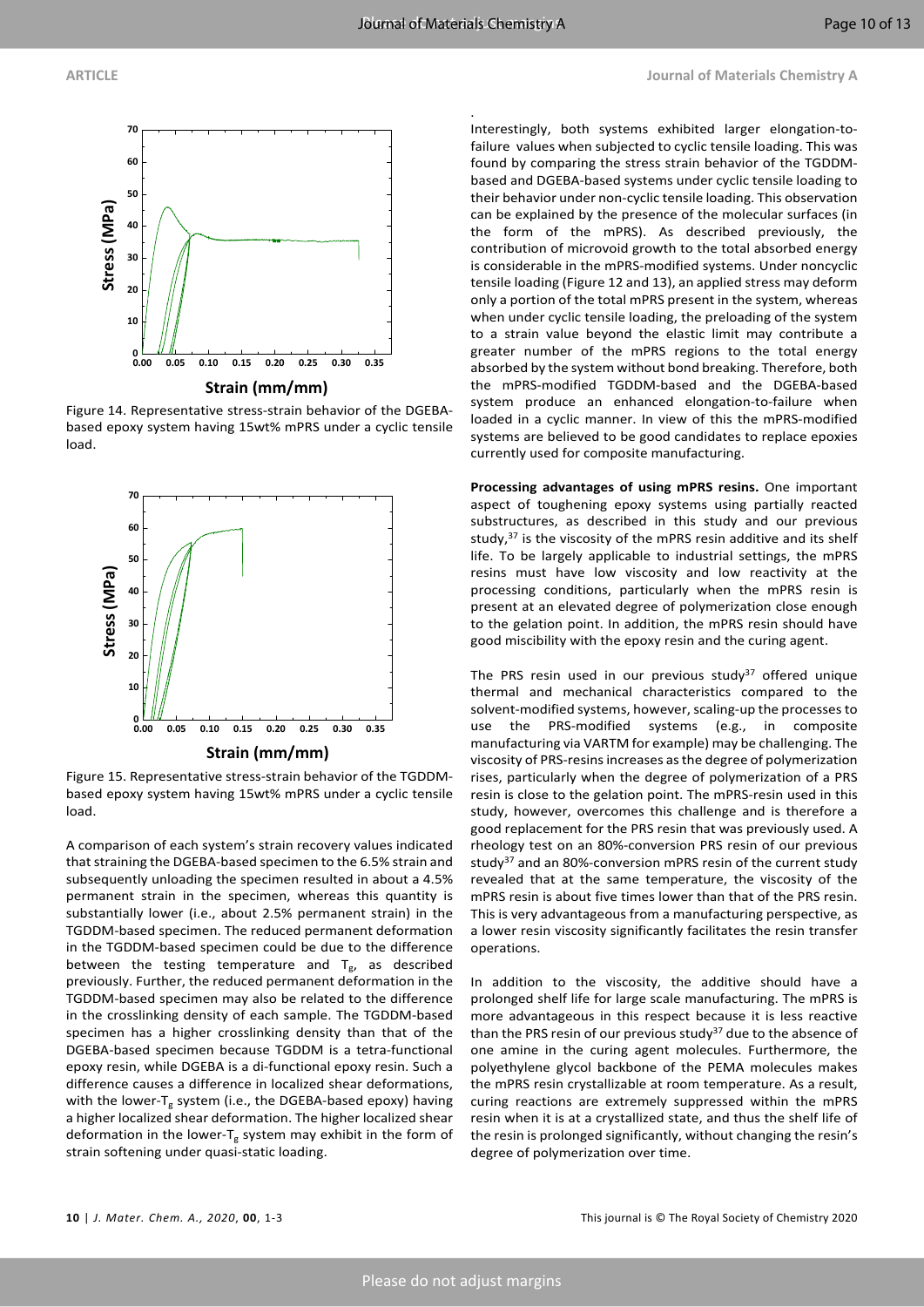### **Conclusion**

A method of toughening amine-cured epoxy systems was developed, and the resulting epoxy systems were characterized. According to the method, a monoaminefunctionalized Partially Reacted Substructures (mPRS) resin was produced by partially curing a mixture of tetraglycidyl ether of diaminodiphenylmethane (TGDDM) and polyether monoamine (PEMA). A predetermined amount of the mPRS resin having 0%, 60%, and 80% degree of polymerization was further added to a pre-cured mixture of a TGDDM-based epoxy system and a DGEBA-based epoxy system, and the mixtures were cured. Results of the quasi-static tensile test on the cured samples revealed a large strain hardening and, subsequently, a large elongation-to-failure in the mPRS-modified systems having mPRS resins at elevated degrees of polymerization. The improved elongation-to-failure was found to be due to an enhanced plastic microvoid growth as a result of the presence of the mPRS regions (i.e., molecular surfaces) within the crosslinked structure of the mPRS-modified epoxy systems. These molecular surfaces appeared as microvoids in the micrographs of the fracture surfaces. It was also shown that the mPRS-modified systems have higher fracture toughness values and slightly higher glass transition temperatures than the corresponding mPRS-control systems. The observed improvement in ductility, toughness, and glass transition temperature of the mPRS-modified systems was obtained without a considerable drop in Young's modulus and tensile strength of the epoxy systems. Finally, it was shown that the proposed method of toughening is applicable to other thermosetting systems that form a crosslinked network structure.

### **Acknowledgements**

Research was sponsored by the Army Research Laboratory and was accomplished under Cooperative Agreement W911NF-12- 2-0022. The views and conclusions contained in this document are those of the authors and should not be interpreted as representing the official policies, either expressed or implied, of the Army Research Laboratory or the U.S. Government. The U.S. Government is authorized to reproduce and distribute reprints for Government purposes notwithstanding any copyright notation herein.

### **Notes and references**

- <span id="page-11-0"></span>1. R. A. Pearson and A. F. Yee, *Journal of Materials Science*, 1991, **26**, 3828-3844.
- 2. R. Bagheri, B. T. Marouf and R. A. Pearson, *Polym. Rev.*, 2009, **49**, 201-225.
- 3. R. Bagheri and R. A. Pearson, *Polymer*, 1996, **37**, 4529- 4538.
- <span id="page-11-1"></span>4. A. Labak and R. A. Pearson, *Proc. Annu. Meet. Adhes. Soc.*, 2014, **37th**, 1-3.
- 5. R. M. Hydro and R. A. Pearson, *J. Polym. Sci., Part B: Polym. Phys.*, 2007, **45**, 1470-1481.
- 6. H. Kishi, Y. Kunimitsu, J. Imade, S. Oshita, Y. Morishita and M. Asada, *Polymer*, 2011, **52**, 760-768.
- 7. X. Yang, F. Yi, Z. Xin and S. Zheng, *Polymer*, 2009, **50**, 4089- 4100.
- <span id="page-11-2"></span>8. K. H. Hsieh and J. L. Han, *J. Polym. Sci., Part B: Polym. Phys.*, 1990, **28**, 783-794.
- <span id="page-11-3"></span>9. M.-S. Lin, C.-C. Liu and C.-T. Lee, *J. Appl. Polym. Sci.*, 1999, **72**, 585-592.
- <span id="page-11-4"></span>10. T. Iijima, T. Horiba and M. Tomoi, *Eur. Polym. J.*, 1991, **27**, 1231-1238.
- 11. Z. G. Shaker, R. M. Browne, H. A. Stretz, P. E. Cassidy and M. T. Blanda, *J. Appl. Polym. Sci.*, 2002, **84**, 2283-2286.
- 12. S. Sprenger, *Polymer*, 2013, **54**, 4790-4797.
- <span id="page-11-5"></span>13. G. Di Pasquale, O. Motta, A. Recca, J. T. Carter, P. T. McGrail and D. Acierno, *Polymer*, 1997, **38**, 4345-4348.
- <span id="page-11-6"></span>14. A. J. Kinloch, M. L. Yuen and S. D. Jenkins, *J. Mater. Sci.*, 1994, **29**, 3781-3790.
- <span id="page-11-7"></span>15. R. J. Day, P. A. Lovell and D. Pierre, *Polym. Int.*, 1997, **44**, 288-299.
- <span id="page-11-8"></span>16. US5464902A, 1995.
- <span id="page-11-9"></span>17. R. Bagheri and R. A. Pearson, *J. Mater. Sci.*, 1996, **31**, 3945- 3954.
- 18. R. Bagheri and R. A. Pearson, *Polymer*, 1999, **41**, 269-276.
- 19. J. Y. Qian, R. A. Pearson, V. L. Dimonie and M. S. El-Aasser, *J. Appl. Polym. Sci.*, 1995, **58**, 439-448.
- <span id="page-11-10"></span>20. CN102190858A, 2011.
- 21. J. Gao, J. Li, S. Zhao, B. C. Benicewicz, H. Hillborg and L. S. Schadler, *Polymer*, 2013, **54**, 3961-3973.
- 22. P. Rosso, L. Ye, K. Friedrich and S. Sprenger, *J. Appl. Polym. Sci.*, 2006, **100**, 1849-1855.
- <span id="page-11-11"></span>23. B. Zewde, P. Pitliya and D. Raghavan, *J. Mater. Sci.*, 2016, **301**, 542-548.
- <span id="page-11-12"></span>24. B. Boesl, B. V. Sankar and W. G. Sawyer, *Proc. Am. Soc. Compos., Tech. Conf.*, 2006, **21st**, 145/141-145/147.
- <span id="page-11-13"></span>25. S. Julyes Jaisingh, V. Selvam, M. Suresh Chandra Kumar and K. Thyagarajan, *Adv. Mater. Res*., 2013, **651**, 154-158, 156 pp.
- <span id="page-11-14"></span>26. D. Haba, A. J. Brunner and G. Pinter, *Compos. Sci. Technol.*, 2015, **119**, 55-61.
- <span id="page-11-15"></span>27. B. Wetzel, P. Rosso, F. Haupert and K. Friedrich, *Engineering Fracture Mechanics*, 2006, **73**, 2375-2398.
- <span id="page-11-16"></span>28. Y. T. Park, Y. Qian, C. Chan, T. Suh, M. G. Nejhad, C. W. Macosko and A. Stein, *Advanced Functional Materials*, 2014.
- <span id="page-11-17"></span>29. F. H. Gojny, M. H. G. Wichmann, B. Fiedler and K. Schulte, *Composites Science and Technology*, 2005, **65**, 2300-2313.
- <span id="page-11-18"></span>30. M. A. Rafiee, F. Yavari, J. Rafiee and N. Koratkar, *Journal of Nanoparticle Research*, 2011, **13**, 733-737.
- <span id="page-11-19"></span>31. N. Wang, Y. Shao, Z. Shi, J. Zhang and H. Li, *J. Mater. Sci.*, 2008, **43**, 3683-3688.
- <span id="page-11-20"></span>32. Z. Zhang, G. Liang, C. Fang and J. Pei, *Jueyuan Cailiao*, 2012, **45**, 40-42, 46.
- <span id="page-11-21"></span>33. D. Mukherji and C. F. Abrams, *Physical Review E*, 2008, **78**, 050801.
- <span id="page-11-22"></span>34. D. Mukherji and C. F. Abrams, *Physical Review E*, 2009, **79**, 061802.
- <span id="page-11-23"></span>35. M. Sharifi, C. W. Jang, C. F. Abrams and G. R. Palmese, *J Mater Chem A*, 2014, **2**, 16071-16082.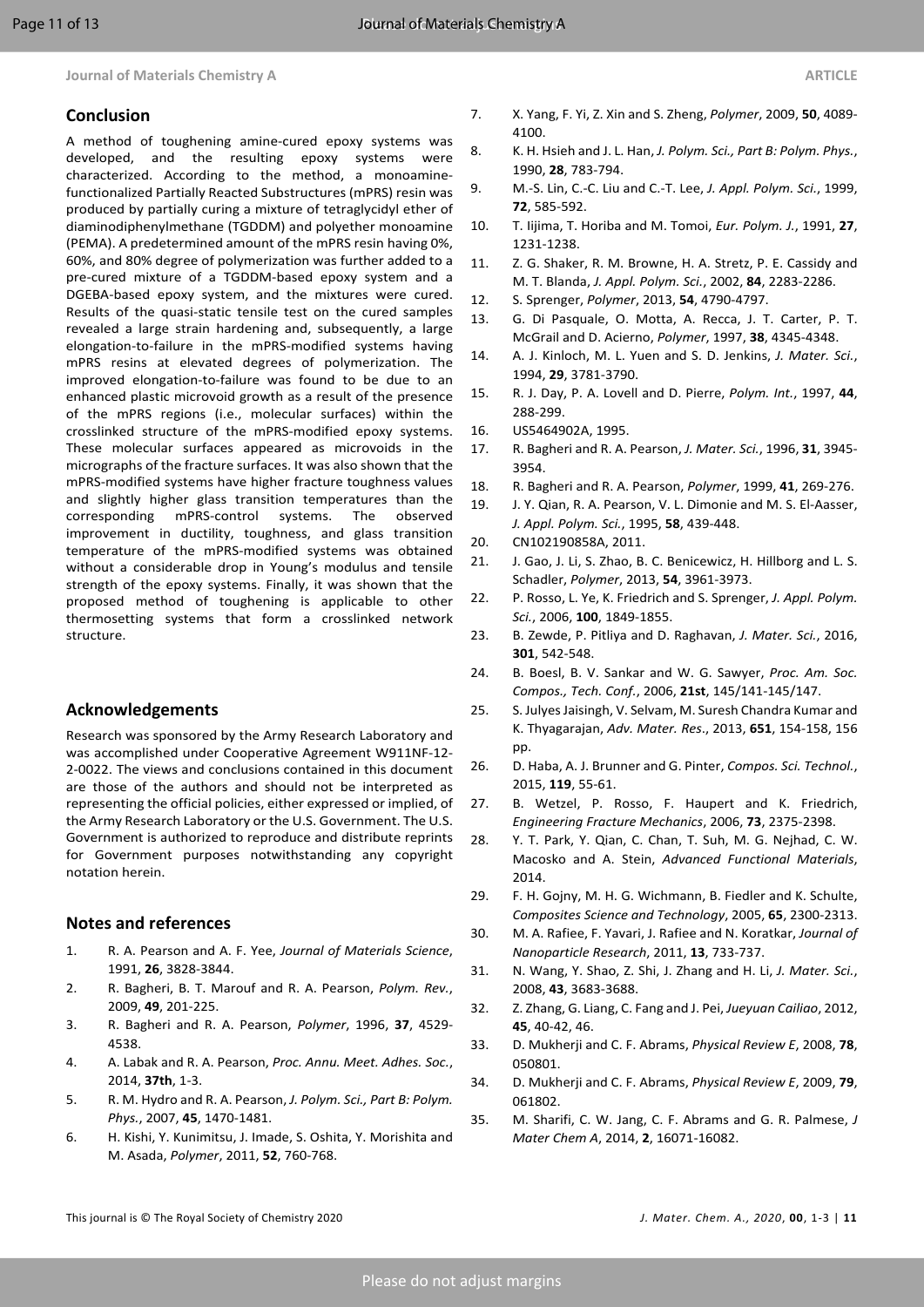- <span id="page-12-0"></span>36. C. Jang, M. Sharifi, G. R. Palmese and C. F. Abrams, *Polymer*, 2014, **55**, 3859-3868.
- <span id="page-12-1"></span>37. M. Sharifi, C. Jang, C. F. Abrams and G. R. Palmese, *Macromolecules,* 2015, **48**, 7495-7502.
- <span id="page-12-2"></span>38. J. Mijovic and S. Andjelic, *Macromolecules*, 1995, **28**, 2787- 2796.
- <span id="page-12-3"></span>39. V. I. Raman and G. R. Palmese, *Macromolecules*, 2005, **38**, 6923-6930.
- <span id="page-12-4"></span>40. C. Jang, M. Sharifi, G. R. Palmese and C. F. Abrams, *Polymer*, 2016, **90**, 249-255.